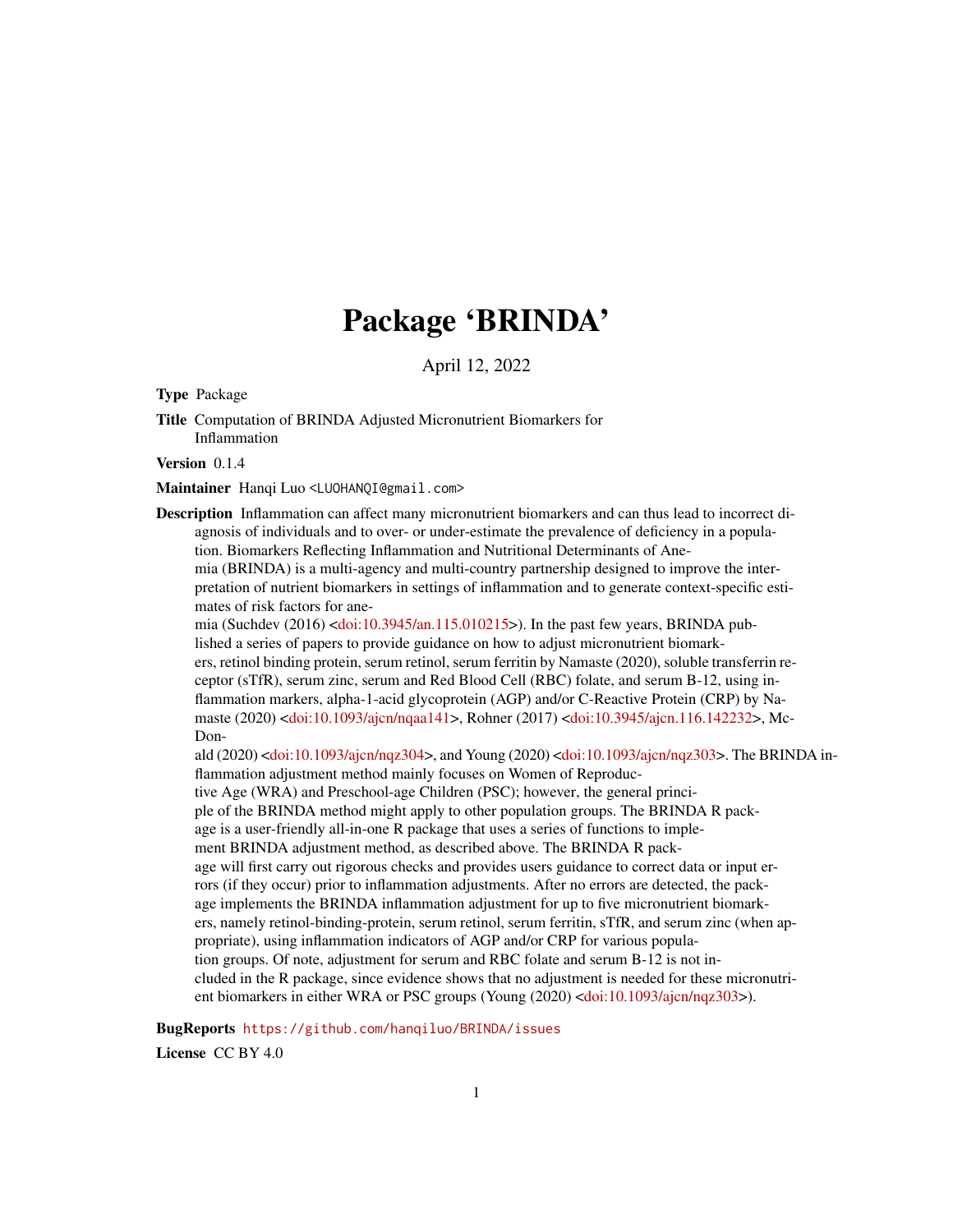<span id="page-1-0"></span>

```
URL https://github.com/hanqiluo/BRINDA
Depends R (= 4.1.0)Imports berryFunctions, data.table, dplyr, Hmisc, rlang
Suggests test that (>= 3.0.0)Config/testthat/edition 3
Encoding UTF-8
Language en-US
LazyData true
RoxygenNote 7.1.2
NeedsCompilation no
Author Hanqi Luo [cre, aut] (<https://orcid.org/0000-0001-6253-5818>),
     O Yaw Addo [aut] (<https://orcid.org/0000-0003-1269-759X>),
     Afrin Jahan [ctb]
Repository CRAN
Date/Publication 2022-04-12 18:42:29 UTC
```
### R topics documented:

| Index |  |
|-------|--|

BRINDA *Computation of BRINDA Adjusted Micronutrient Biomarkers for inflammation*

#### Description

Inflammation can affect many micronutrient biomarkers and can thus lead to incorrect diagnosis of individuals and to over- or under-estimate the prevalence of deficiency in a population. Biomarkers Reflecting Inflammation and Nutritional Determinants of Anemia (BRINDA) is a multi-agency and multi-country partnership designed to improve the interpretation of nutrient biomarkers in settings of inflammation and to generate context-specific estimates of risk factors for anemia (Suchdev  $(2016)$  <doi:10.3945/an.115.010215>). In the past few years, BRINDA published a series of papers to provide guidance on how to adjust micronutrient biomarkers, retinol binding protein, serum retinol, serum ferritin by Namaste (2020), soluble transferrin receptor (sTfR), serum zinc, serum and Red Blood Cell (RBC) folate, and serum B-12, using inflammation markers, alpha-1-acid glycoprotein (AGP) and/or C-Reactive Protein (CRP) by Namaste (2020) <doi:10.1093/ajcn/nqaa141>, Rohner (2017) <doi:10.3945/ajcn.116.142232>, McDonald (2020) <doi:10.1093/ajcn/nqz304>, and Young (2020) <doi:10.1093/ajcn/nqz303>. The BRINDA inflammation adjustment method mainly focuses on Women of Reproductive Age (WRA) and Preschool-age Children (PSC); however, the general principle of the BRINDA method might apply to other population groups. The BRINDA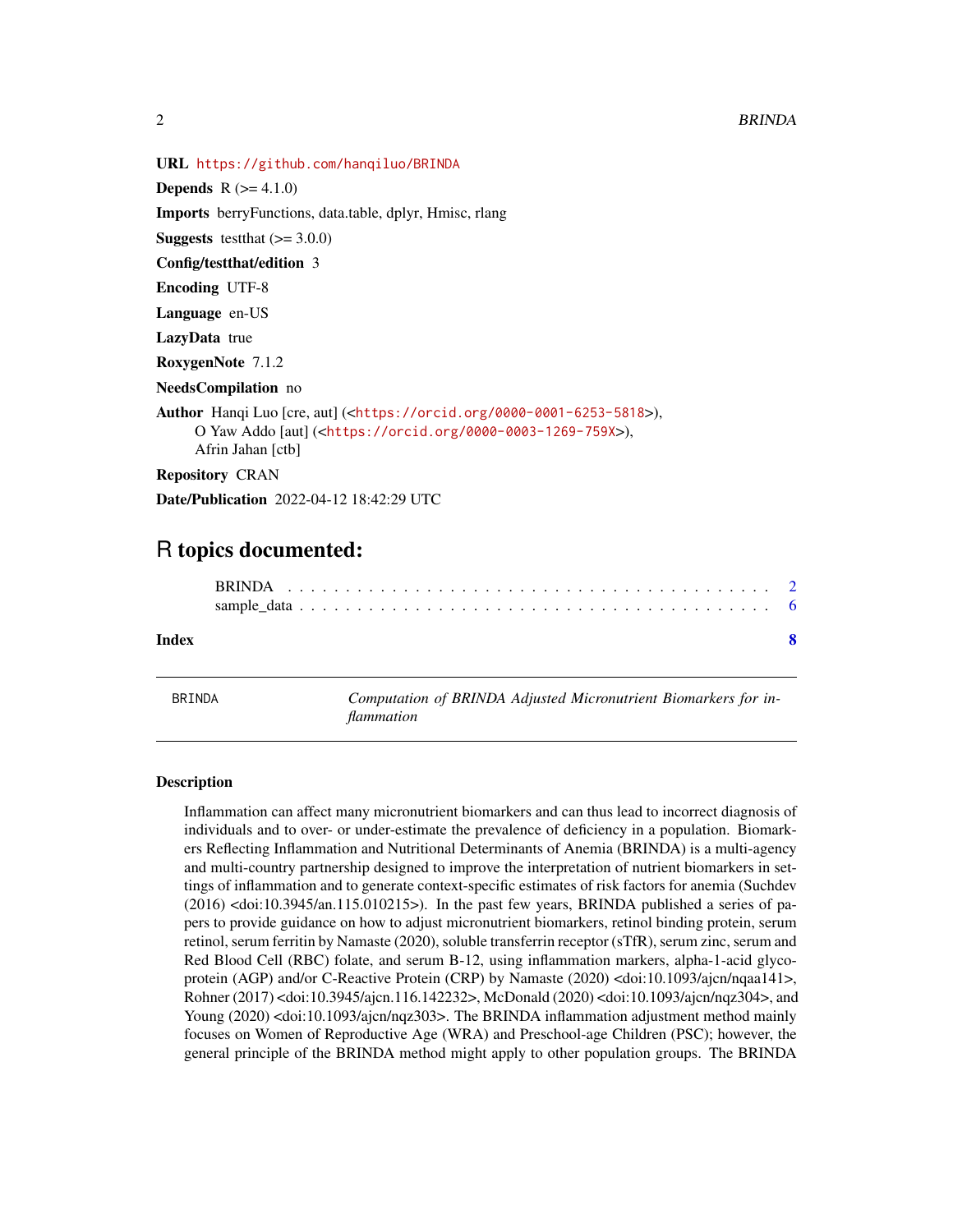#### BRINDA 3

R package is a user-friendly all-in-one R package that uses a series of functions to implement BRINDA adjustment method, as described above. The BRINDA R package will first carry out rigorous checks and provides users guidance to correct data or input errors (if they occur) prior to inflammation adjustments. After no errors are detected, the package implements the BRINDA inflammation adjustment for up to five micronutrient biomarkers, namely retinol-binding-protein, serum retinol, serum ferritin, sTfR, and serum zinc (when appropriate), using inflammation indicators of AGP and/or CRP for various population groups. Of note, adjustment for serum and RBC folate and serum B-12 is not included in the R package, since evidence shows that no adjustment is needed for these micronutrient biomarkers in either WRA or PSC groups (Young (2020) <doi:10.1093/ajcn/nqz303>).

#### Usage

```
BRINDA(
  dataset,
  retinol_binding_protein_varname,
  retinol_varname,
  ferritin_varname,
  soluble_transferrin_receptor_varname,
  zinc_varname,
  crp_varname,
  agp_varname,
  population_group,
  crp_ref_value_manual = NULL,
  agp_ref_value_manual = NULL,
  output_format
\lambda
```
#### Arguments

| dataset | Enter the name of the dataset (should be already loaded in the R environment; |
|---------|-------------------------------------------------------------------------------|
|         | micronutrient biomarkers should NOT be log-transformed).                      |

retinol\_binding\_protein\_varname

Enter the variable name of retinol binding protein (if available) in your dataset. The variable can be in either international or conventional units. The adjusted values in the output dataset will be in the same unit as retinol binding protein variable in the input dataset.

#### retinol\_varname

Enter the variable name of serum/plasma retinol (if available) in your dataset. The variable can be in either international or conventional units. The adjusted values in the output dataset will be in the same unit as retinol variable in the input dataset.

#### ferritin\_varname

Enter the variable name of serum/plasma ferritin (if available) in your dataset. The variable can be in either international or conventional units. The adjusted values in the output dataset will be in the same unit as serum ferritin in the input dataset.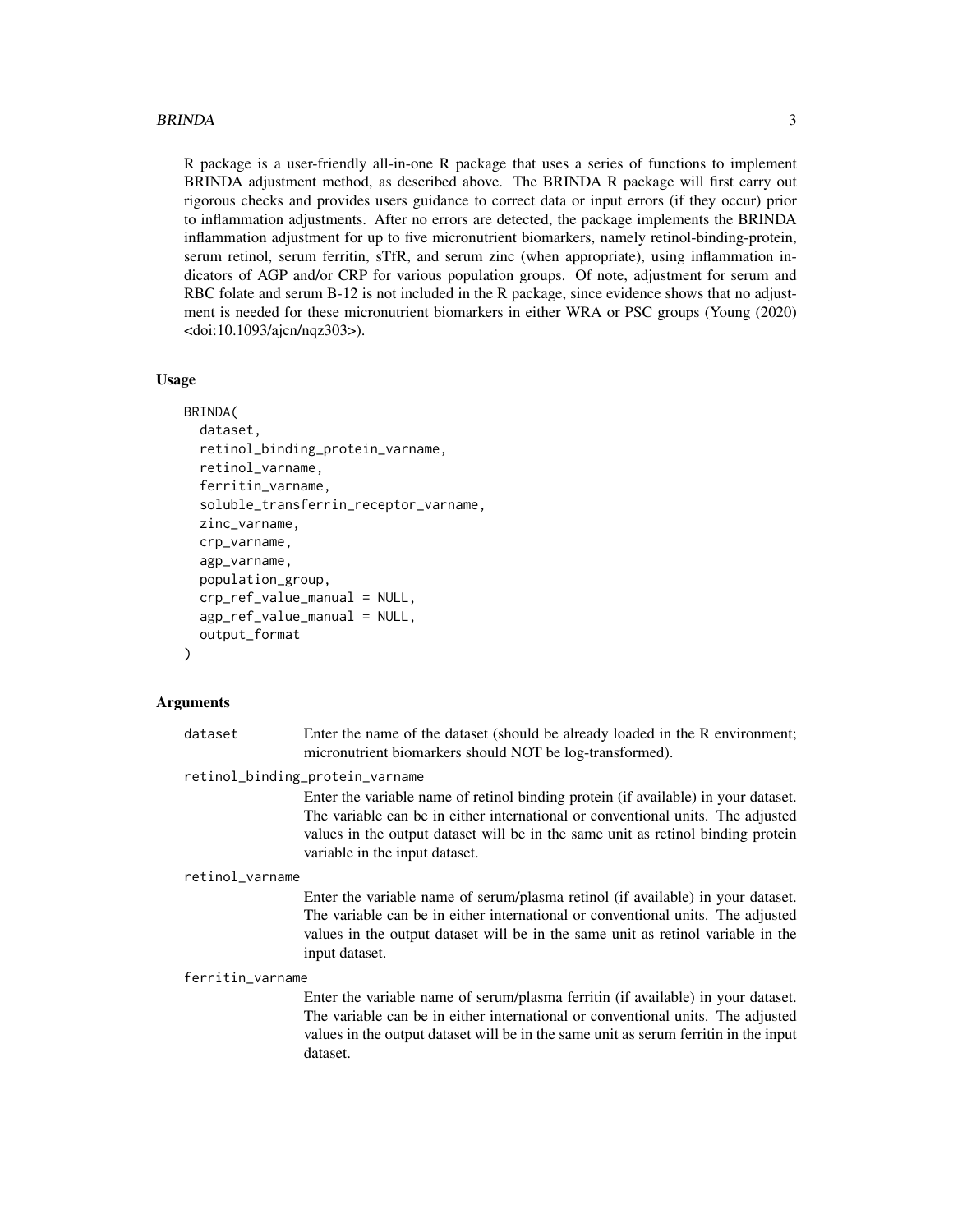#### soluble\_transferrin\_receptor\_varname

Enter the variable name of serum/plasma soluble transferrin receptor (if available) in your dataset. The variable can be in either international or conventional units. The adjusted values in the output dataset will be in the same unit as soluble transferrin receptor in the input dataset.

- zinc\_varname Enter the variable name of serum/plasma zinc (if available) in your dataset. The variable can be in either international or conventional units. The adjusted values in the output dataset will be in the same unit as serum zinc in the input dataset.
- crp\_varname Enter the variable name of CRP (if available) in your dataset. Unit must be mg/L

agp\_varname Enter the variable name of AGP (if available) in your dataset (unit must be  $g/L$ )

population\_group

Please write WRA, PSC, Other, or Manual. The BRINDA R package can only analyze one population group at one time. If users select WRA or PSC, external CRP/AGP reference values will be used If users select Other, the lowest decile of the CRP and AGP will be calculated and used as CRP and AGP reference values If users select Manual as the population group, users can define their own AGP and CRP reference values for the BRINDA adjustment.

#### crp\_ref\_value\_manual

Leave it empty if users select population\_group as WRA, PSC, or Other. If users select population\_group as Manual, and there is a CRP variable in the dataset, enter a user-specified CRP reference value

#### agp\_ref\_value\_manual

Leave it empty if users select population\_group as WRA, PSC, or Other If users select population group as Manual, and there is an AGP variable in the dataset, enter a user specified AGP reference value

output\_format Please write FULL or SIMPLE (SIMPLE by default if users leave it empty). The SIMPLE output only provides users adjusted micronutrient biomarker values. The FULL output provides users all the intermediate parameters for the BRINDA adjustment, such as coefficients of log (AGP) and log (CRP) and associated standard errors and P values, in addition to adjusted micronutrient biomarker values.

#### Value

'brinda()' returns a data frame object that contains additional variables of adjusted micronutrient biomarkers (by default). If users specify output format = full, the output dataset will also include additional variables such as coefficients of regressions of micronutrient biomarkers on AGP and CRP, natural logs of AGP/CRP reference values.

#### Author(s)

Hanqi Luo, O.Yaw Addo, Afrin Jahan

#### Examples

data(sample\_data)

# Example 1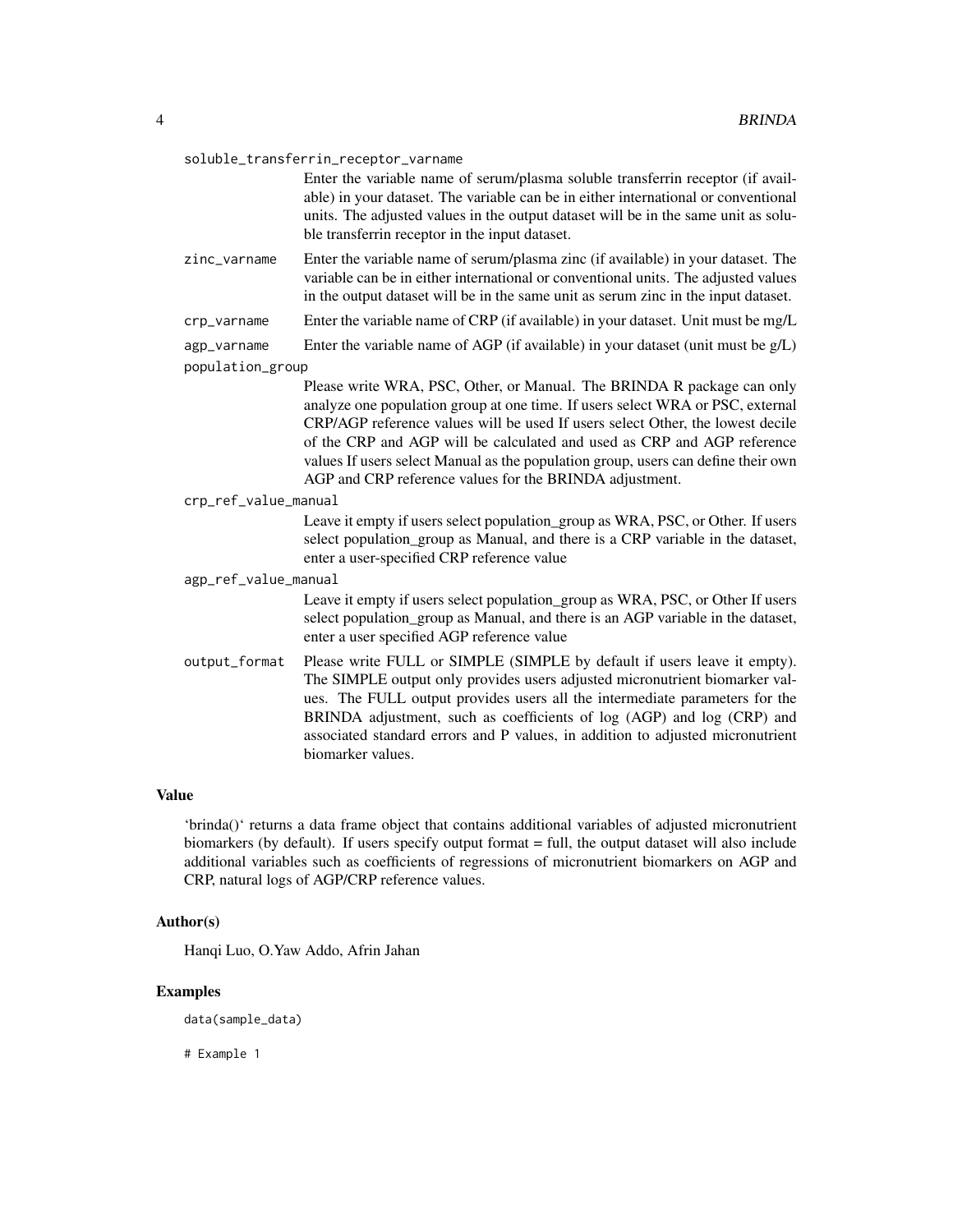#### BRINDA 5

```
# Calculate BRINDA inflammation adjustment values for preschool-age children
# (Assuming the data set contains information of preschool-age children)
sample_data_adj <-
   BRINDA(dataset = sample_data,
      retinol_binding_protein_varname = rbp,
      retinol_varname = sr,
      ferritin_varname = sf,
      soluble_transferrin_receptor_varname = stfr,
      zinc_varname = zinc,
      crp_varname = crp,
      agp_varname = agp,
      population = Psc,
      crp_ref_value_manual = ,
      agp_ref_value_manual = ,
      output_format = )
# Example 2
# Calculate BRINDA inflammation adjustment values for non-pregnant women of
# reproductive age assuming the sample data set contains information of women
# of reproductive age).
sample_data_adj2 <-
   BRINDA(dataset = sample_data,
      retinol_binding_protein_varname = rbp,
      retinol_varname = sr,
      ferritin_varname = sf,
      soluble_transferrin_receptor_varname = stfr,
      zinc_varname = zinc,
      crp_varname = ,
      agp_varname = agp, population = WRA,
      crp_ref_value_manual = ,
      agp_ref_value_manual = ,
      output_format = )
# Example 3
# Calculate BRINDA inflammation adjustment values for other population assuming
# the study population is neither women of reproductive age nor preschool-age
# children
sample_data_adj3 <-
    BRINDA(dataset = sample_data,
      retinol_binding_protein_varname = rbp,
      retinol_varname = sr,
      ferritin_varname = sf,
      soluble_transferrin_receptor_varname = stfr,
      zinc_varname = zinc,
      crp_varname = crp,
      agp_varname = ,
      population = OTHER,
      crp_ref_value_manual = ,
      agp_ref_value_manual = ,
      output_format = FULL)
```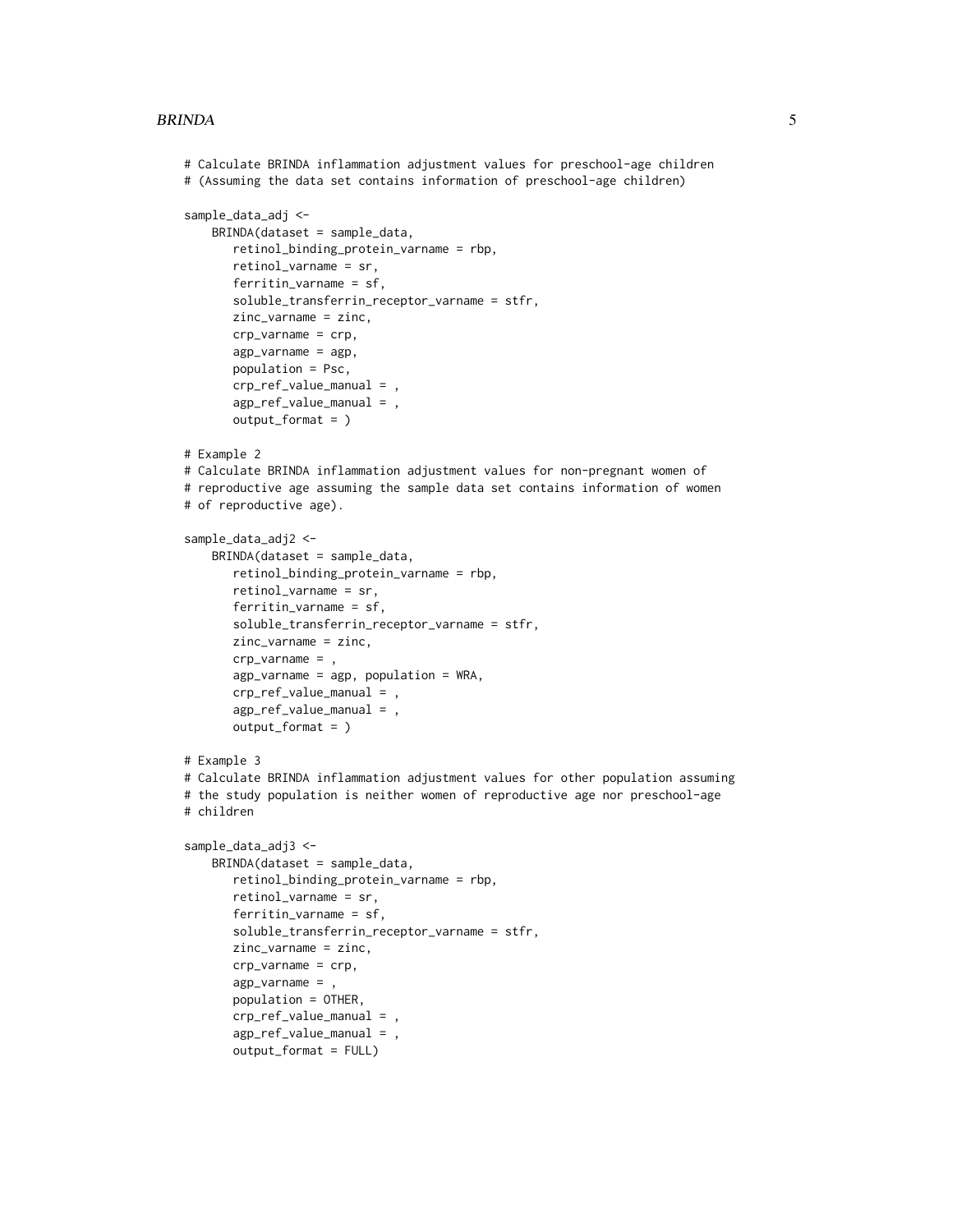```
# Example 4
# Calculate BRINDA inflammation adjustment values for a population when users
# would like to apply user-defined CRP and AGP reference values
sample_data_adj4 <-
   BRINDA(dataset = sample_data,
      retinol_binding_protein_varname = rbp,
      retinol_varname = sr,
      ferritin_varname = sf,
      soluble_transferrin_receptor_varname = stfr,
      zinc_varname = zinc,
      crp_varname = crp,
      agp_varname = agp,
      population = MANUAL,
      crp_ref_value_manual = 0.2,
      agp_ref_value_manual = 1.4,
      output_format = FULL)
```
sample\_data *Micronutrient biomarker dataset*

#### Description

A biomarker data set that was subset from a cross-sectional survey in Malawi. It provides deidentified information for serum ferritin, soluble transferrin receptor, retinol binding protein, retinol, zinc, C-reactive protein (CRP), Alpha1-acid glycoprotein (AGP) to illustrate the use of the package.

#### Usage

data(sample\_data)

#### Format

An object of class "data.frame"

id Unique identification numbers

sf Serum ferritin,  $\mu$ g/l

stfr Soluble transferrin receptor, mg/L

rbp Retinol binding protein, µmol/L

sr Serum retinol, µmol/L

zinc Zinc,  $\mu g/L$ 

crp C-reactive Protein, mg/L

agp Alpha1-acid glycoprotein, g/L

<span id="page-5-0"></span>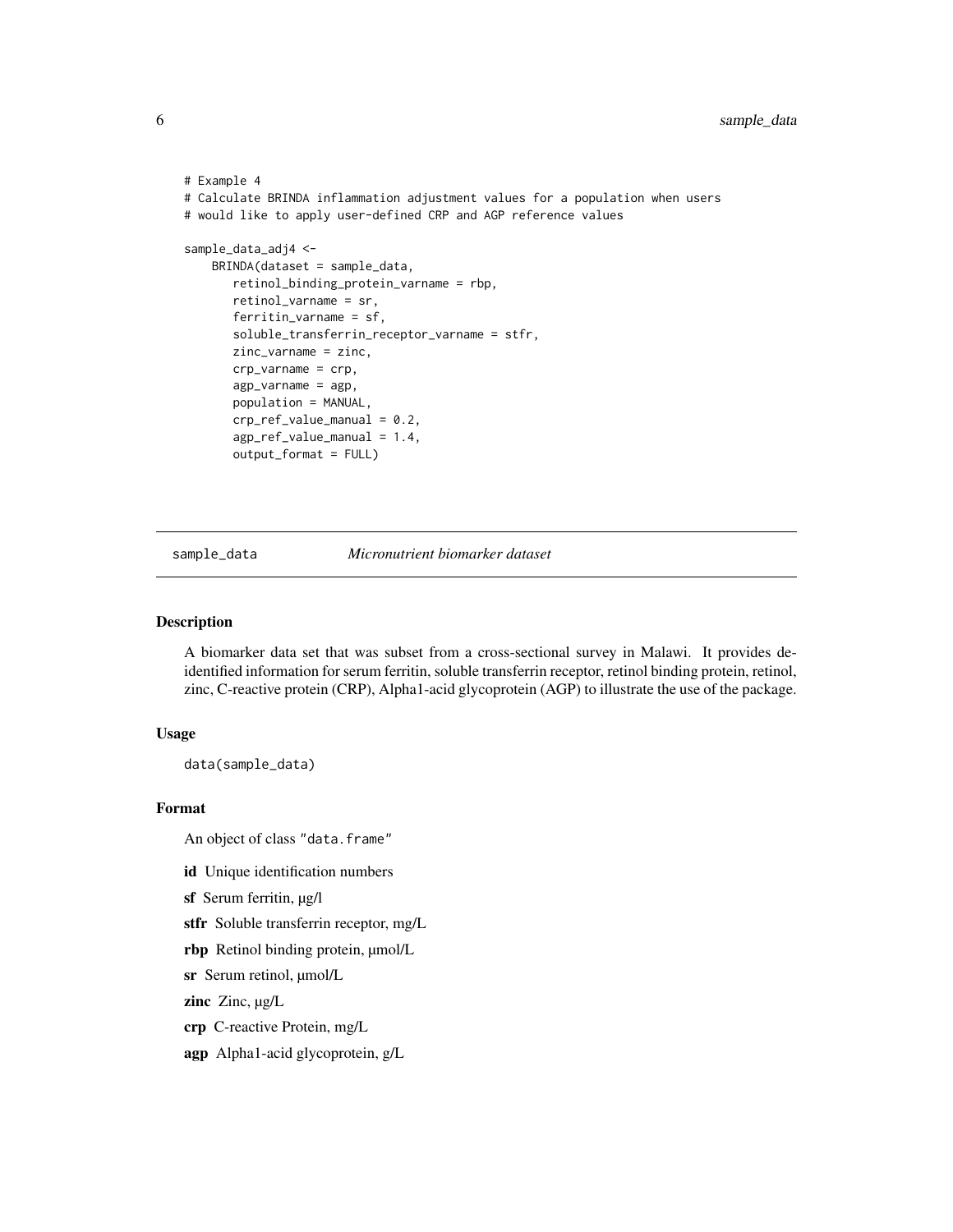#### sample\_data 7

#### References

National Statistical Office (NSO), Community Health Sciences Unit (CHSU) [Malawi], Centers for Disease Control and Prevention (CDC), and Emory University. 2017. Malawi Micronutrient Survey 2015-16. Atlanta, GA, USA: NSO, CHSU, CDC, and Emory University